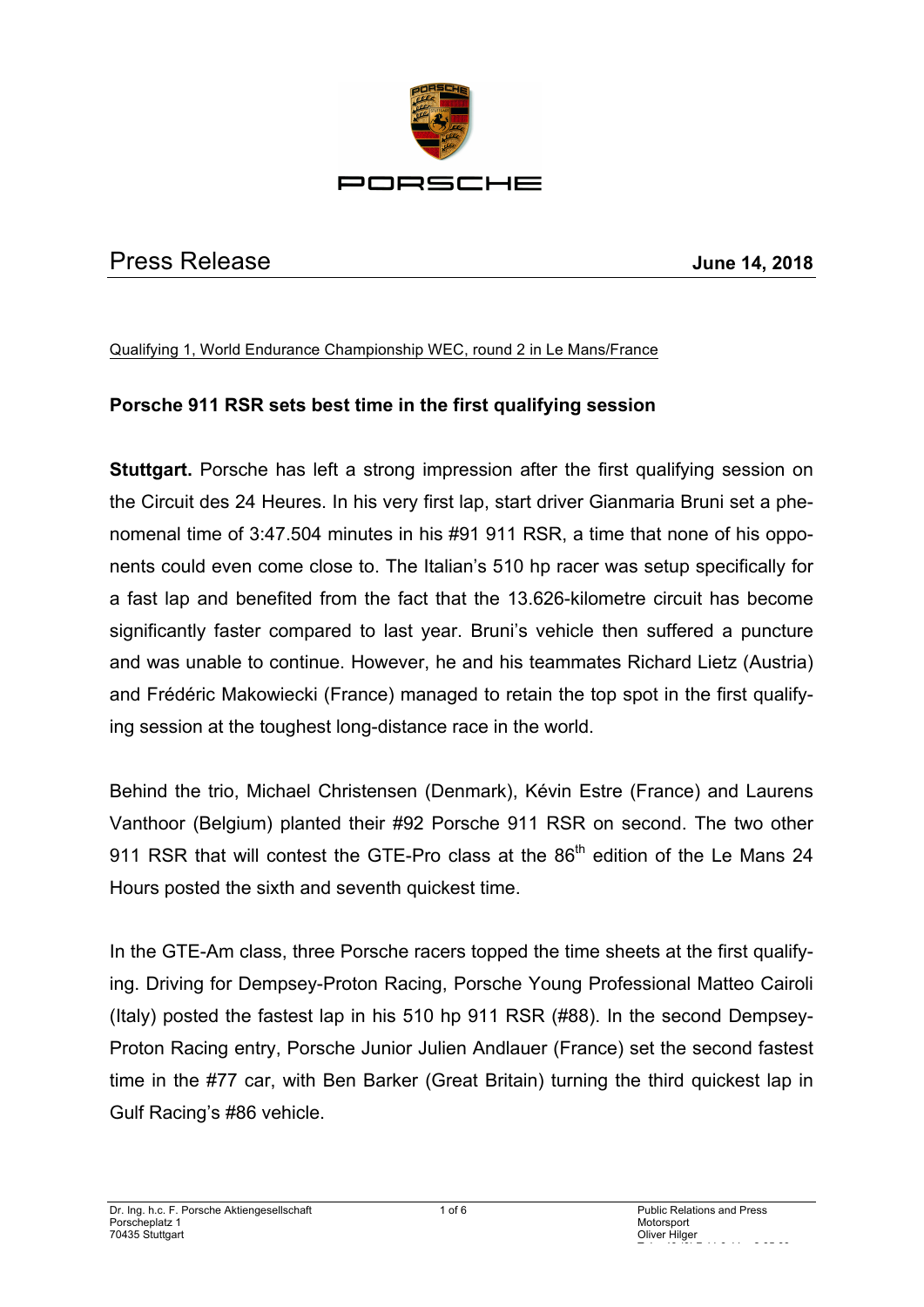On Thursday, two more qualifying sessions will be held on the Circuit des 24 Heures from 19:00 to 21:00 hrs and from 22:00 hrs to midnight. The race takes off on Saturday at 15.00 hrs.

### **Qualifying quotes**

**Pascal Zurlinden, Director GT Factory Motorsport:** "Our clear goal was to be the fastest in qualifying. We've been working towards this since the test day. Gianmaria Bruni pulled out all stops and put in a perfect lap right at the start. We knew that this could only happen at the beginning of the session, because that's when the traffic is lightest. The great result with three Porsche 911 RSR cars on the first three positions in the GTE-Am class shows us just how well our customers understand the car. If you look at the times in all classes, you'll notice that the racetrack has become at least three seconds faster compared to last year."

**Gianmaria Bruni (Porsche 911 RSR #91):** "My first lap was fantastic with very little traffic and so I was able to coax everything out of the car. In the second lap I took Turn 1 exactly as I had in the previous lap, however I suddenly lost the car while turning in and ended up in the gravel. When I climbed out I noticed that the front right tyre was flat. I'm very pleased with my great time."

**Kévin Estre (Porsche 911 RSR #92):** "The focus for us in the first qualifying was to work on our race pace. Setting second behind our sister car showed that we're on the right path, although not everything ran perfectly. We have to keep working on the car until the race and we'll be using Thursday's two qualifying sessions to do this."

**Michael Christensen (Porsche 911 RSR #92):** "The conditions on the track are tricky. It's dark and cold and you have to get used to the new tyres. The car feels good, we're just a little off the pace at the moment."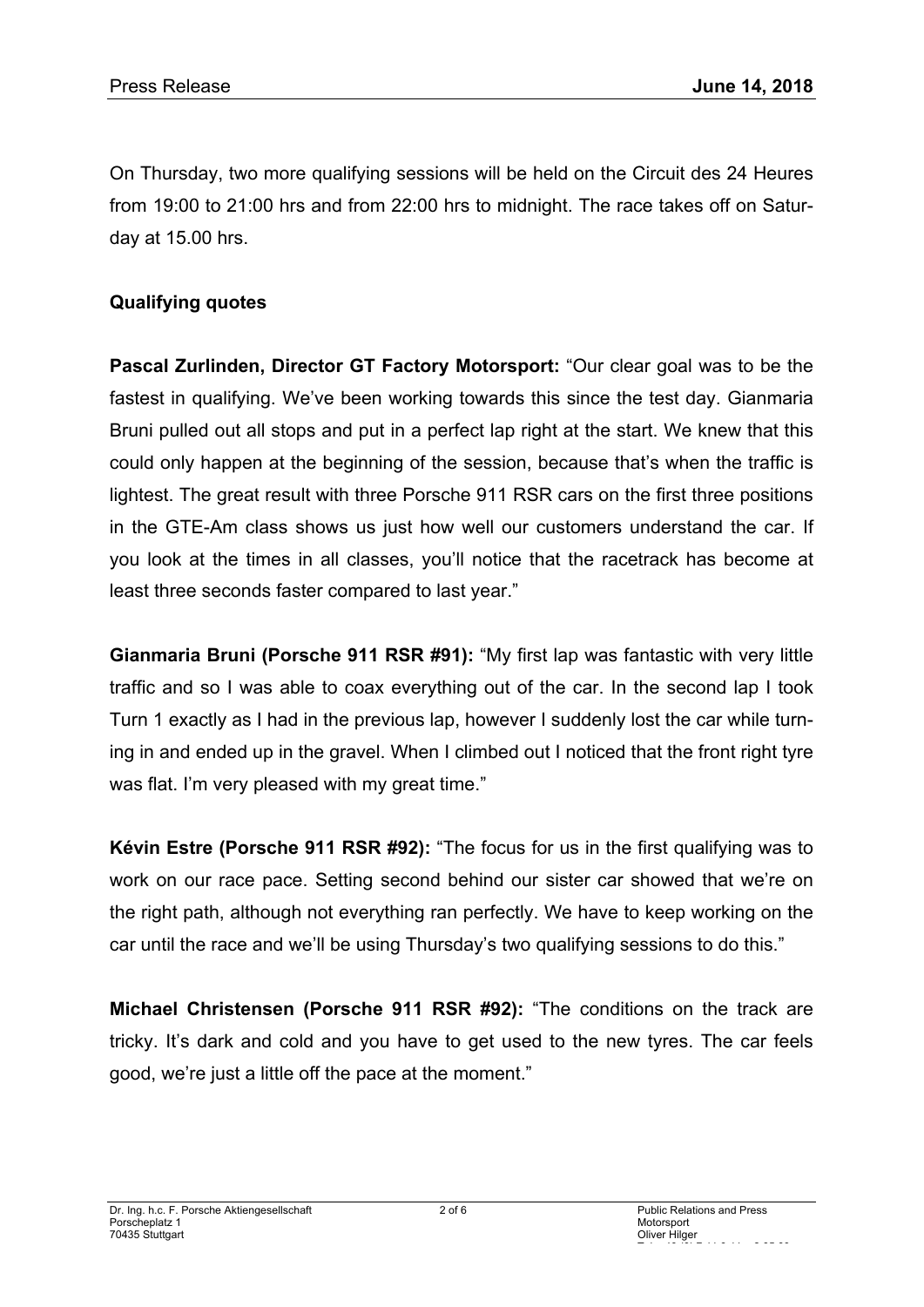**Laurens Vanthoor (Porsche 911 RSR #92):** "It was important for me to adjust the car to night-time conditions and to see how high the tyre wear is. Everything felt fine, we just have to get a bit more out of the car."

**Patrick Pilet (Porsche 911 RSR #93):** "The nine-eleven felt good. We had to cope with a lot of traffic, as well. The changes we made between the free practice and qualifying worked well. But if we want to stand on pole we need to improve and this is what we'll definitely do over the next two qualifying sessions."

**Earl Bamber (Porsche 911 RSR #93):** "Our qualifying was okay. Our car was fast, but unfortunately we encountered a lot of traffic. We can do so much better if we manage to get a free run in the second and third qualifying sessions on Thursday."

**Nick Tandy (Porsche 911 RSR #93):** "The car was quick, but the traffic out on the track was heavy. We collected a lot of data for various setups, which will be particularly beneficial for the race. There was just one minor incident where we had to exchange a few body parts. Otherwise everything ran smoothly."

**Timo Bernhard (Porsche 911 RSR #94):** "That was an exciting first day. We learned a great deal about the car's handling and we tweaked the setup accordingly. Now we're on the right track. Sven put in a good lap, even though he had a bit of traffic to contend with. Still, we have work to do in terms of the race setup. We hope it stays dry for the second qualifying so that we can make progress in this regard."

**Romain Dumas (Porsche 911 RSR #94):** "Everything went really well and we managed to gradually improve. Our goal was to give the drivers as many laps as possible so that we could setup and improve the car. We're on the right track and now have to continue in the same way to qualify for top-five spot."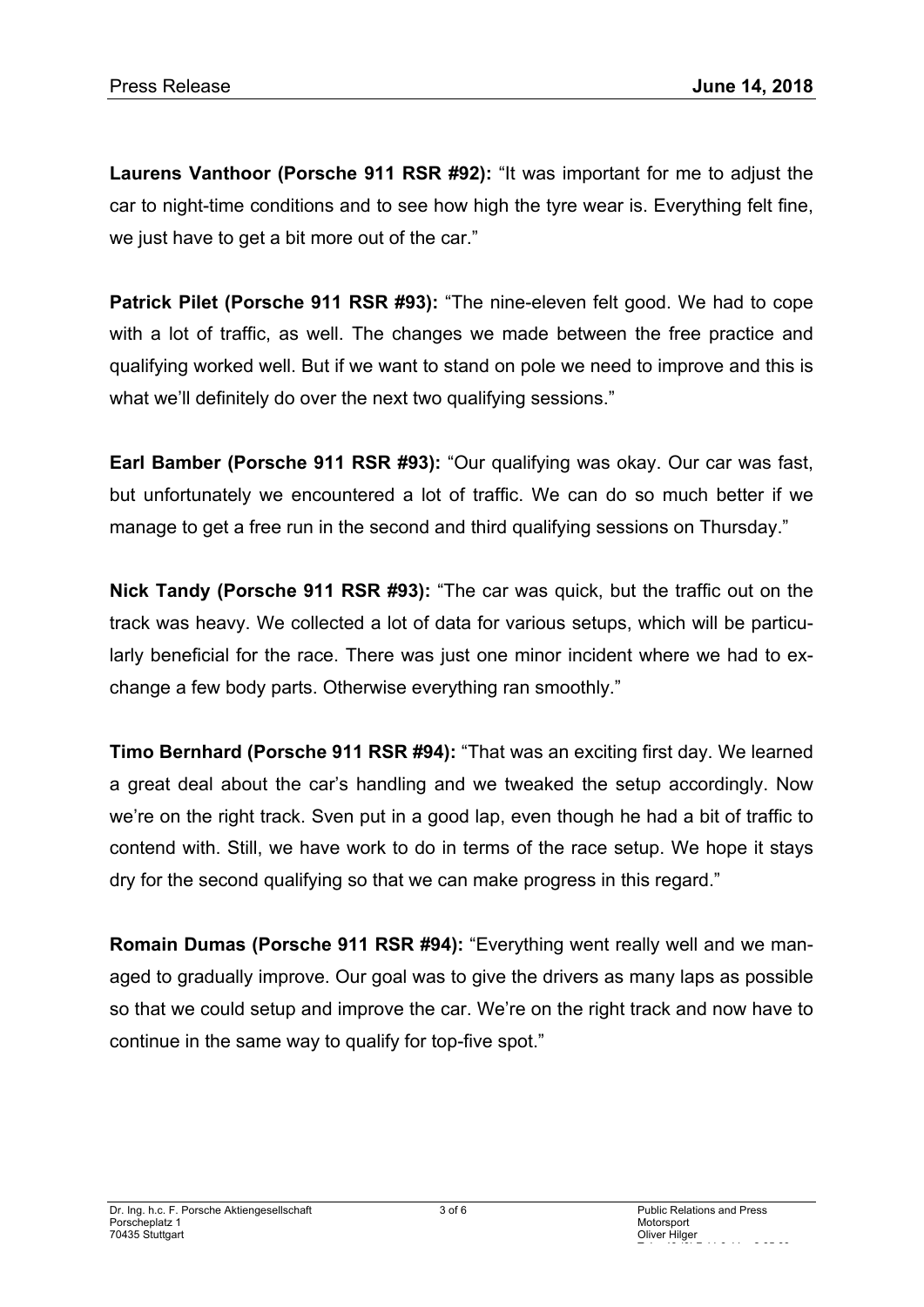**Sven Müller (Porsche 911 RSR #94):** "Today was my first time driving in the dark at Le Mans. It was quite a challenge but I'm pleased with my laps. Unfortunately I encountered a lot of traffic in the Porsche Curves, and that prevented me from turning an optimal lap. But we still have two qualifying sessions to improve."

**Jörg Bergmeister (Porsche 911 RSR #56):** "Unfortunately I didn't manage to get a really fast lap in. It started well, my sector times were good, but then I got held up by traffic in all three laps and that made a fast time impossible."

**Julien Andlauer (Porsche 911 RSR #77):** "The first qualifying went really well and we were second fastest. We managed to tick everything off our schedule and further optimise the vehicle. The car was very fast and very consistent, which makes us all the more optimistic for the race. However, we still have two qualifying sessions ahead of us and we'll keep pushing."

**Christina Nielsen (Porsche 911 RSR #80):** "I think the first laps at night are fascinating for every driver. The temperatures drop and the tyres offer increasingly more grip. We tried the soft and extra-soft tyres, both compounds felt good. Driving in the dark on the Le Mans racetrack with a lot of traffic is very tricky. You probably only really find your rhythm when you've driven one or two night stints during the race."

**Matteo Cairoli (Porsche 911 RSR #88):** "I'm very pleased with my lap – it was clean and free of traffic. I take my hat off to the engineers who have done a great job with setting up the Porsche. Whether accelerating, braking or taking corners, the car handles well in every situation and is easy to drive."

**Ben Barker (Porsche 911 RSR #86):** "Like many other drivers, we had to battle with heavy traffic out on the track. We had to make a few changes to the car to be even faster and more competitive."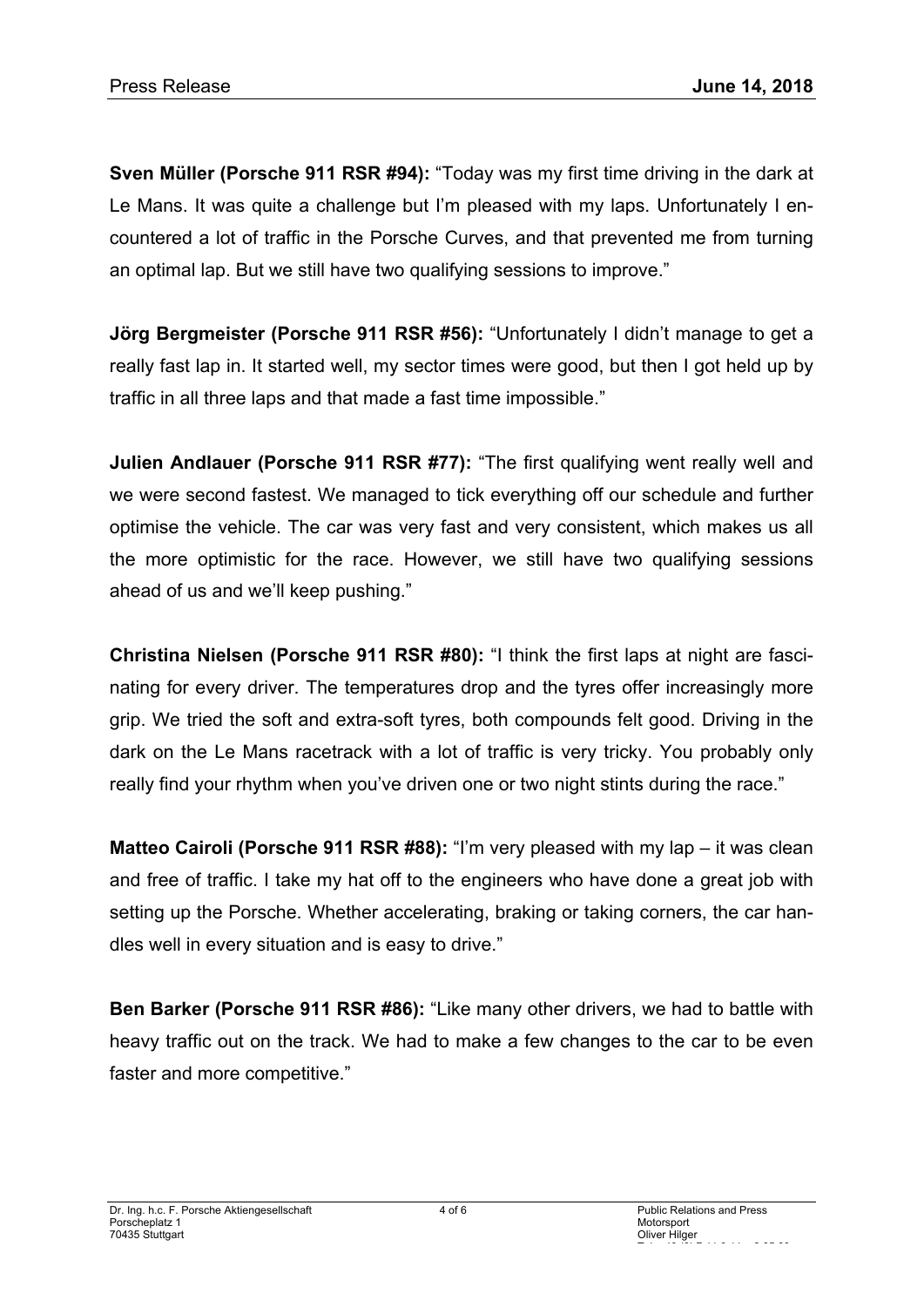**Patrick Long (Porsche 911 RSR #99):** "We didn't attempt a fast lap because we're working on a setup for the race. And we'll continue to do this in the next two qualifying sessions."

## **Result Qualifying 1**

### **GTE-Pro class**

- 1. Lietz/Bruni/Makowiecki (A/I/F), Porsche 911 RSR, 3:47.504 minutes
- 2. Christensen/Estre/Vanthoor (DK/F/B), Porsche 911 RSR, +1.593 seconds
- 3. Mücke/Pla/Johnson (D/F/USA), Ford GT, +1.677 seconds
- 4. Hand/Müller/Bourdais (USA/D/F), Ford GT, +2.078 seconds
- 5. Pier Guidi/Calado/Serra (I/GB/BR), Ferrari 488 GTE EVO, +2.350 seconds
- 6. Dumas/Bernhard/Müller (F/D/D), Porsche 911 RSR, +2.585 seconds
- 7. Pilet/Tandy/Bamber (F/GB/NZ), Porsche 911 RSR, +2.757 seconds
- 8. Priaulx/Tincknell/Kanaan (GB/GB/BR), Ford GT, +2.925 seconds
- 9. Farfus/Félix da Costa/Sims (BR/P/GB), BMW M8 GTE, +3.075 seconds
- 10. Briscoe/Westbrook/Dixon (AUS/GB/NZ), Ford GT, +3.089 seconds

### **GTE-Am class**

- 1. Al Qubaisi/Roda/Cairoli (UAE/I/I), Porsche 911 RSR, 3:50.728 minutes
- 2. Ried/Andlauer/Campbell (D/F/AUS), Porsche 911 RSR, +1.202 seconds
- 3. Wainwright/Barker/Davison (GB/GB/AUS), Porsche 911 RSR, +1.789 seconds
- 4. Flohr/Castellacci/Fisichella (CH/I/I), Ferrari 488 GTE, +2.028 seconds
- 5. Bergmeister/Lindsey/Perfetti (D/USA/N), Porsche 911 RSR, +2.257 seconds